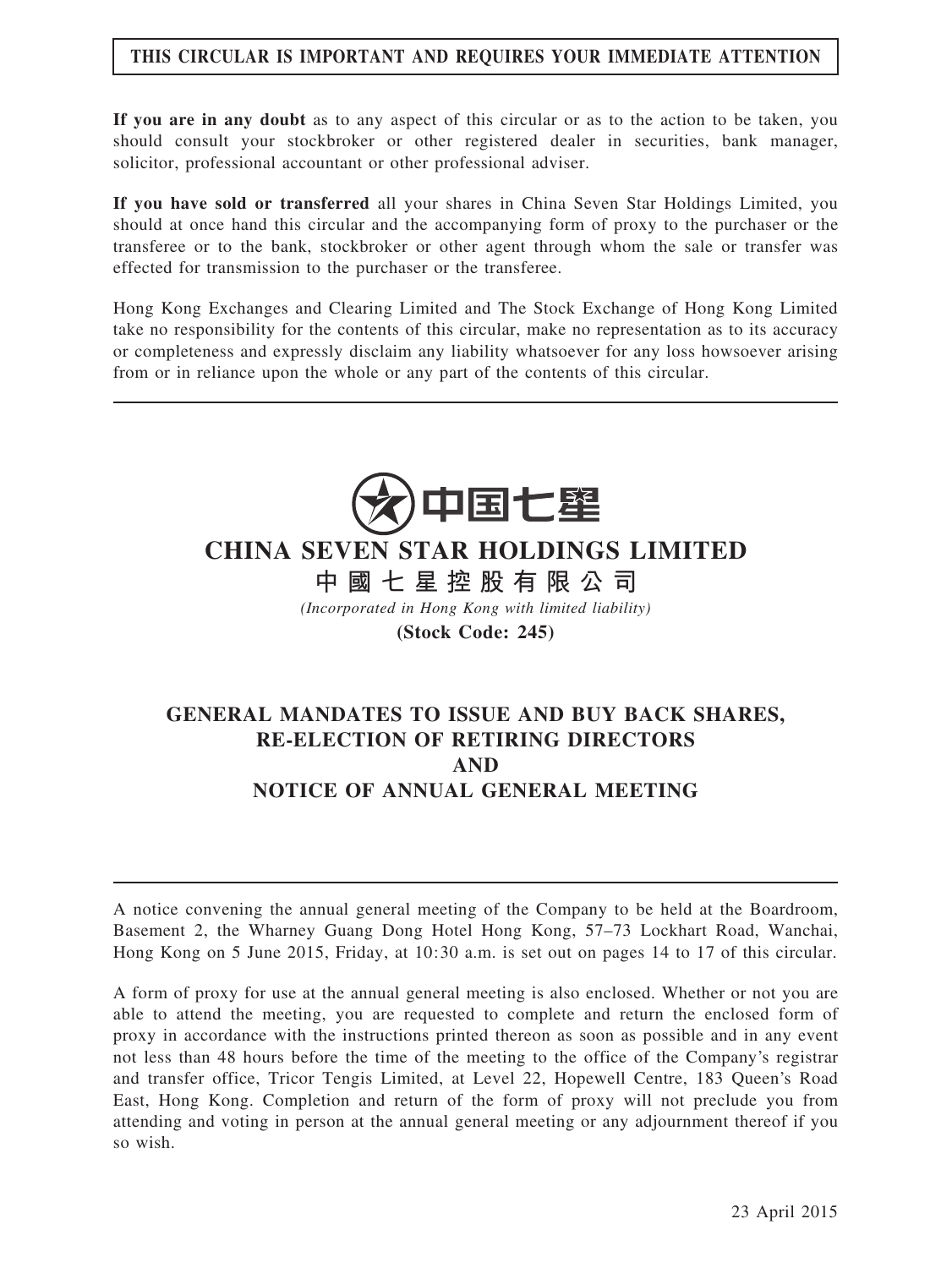## **CONTENTS**

## Page

|                                                                  | $\sim$ 1       |
|------------------------------------------------------------------|----------------|
| <b>Letter from the Board</b>                                     |                |
|                                                                  | 3              |
|                                                                  | $\overline{3}$ |
|                                                                  | $\overline{4}$ |
|                                                                  | $\overline{4}$ |
|                                                                  | 5              |
|                                                                  | 5              |
|                                                                  | 5              |
|                                                                  | 6              |
|                                                                  | 6              |
| Appendix I — Explanatory Statement on Buy-back Mandate           | $\overline{7}$ |
| Appendix II — Details of the Directors Proposed to be Re-elected | 11             |
|                                                                  | 14             |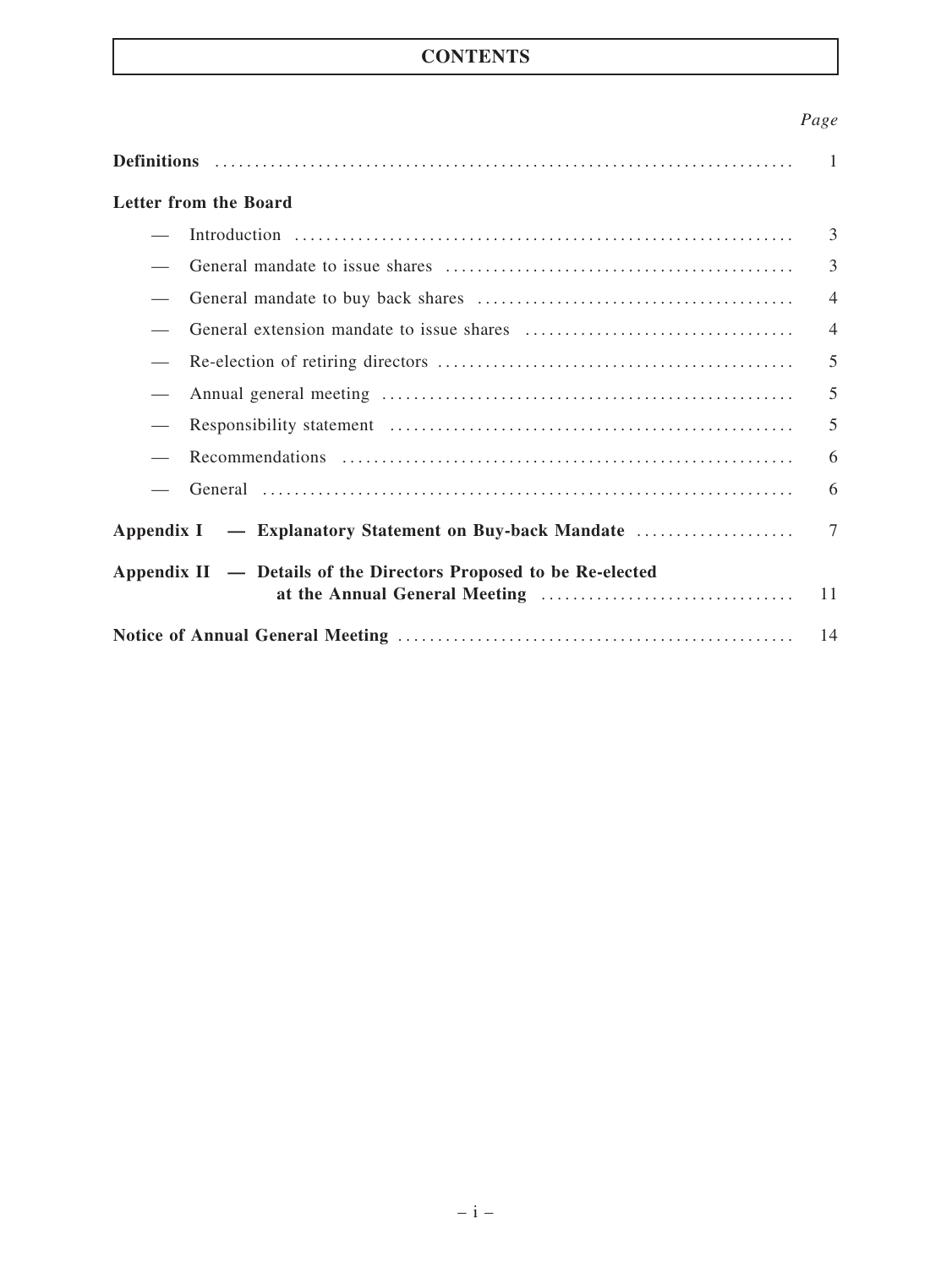## DEFINITIONS

In this circular, the following expressions have the following meanings, unless the context requires otherwise:

| "AGM"                 | the annual general meeting of the Company to be held at<br>the Boardroom, Basement 2, the Wharney Guang Dong<br>Hotel Hong Kong, 57-73 Lockhart Road, Wanchai, Hong<br>Kong on 5 June 2015, Friday, at 10:30 a.m. to consider<br>and, if appropriate, to approve the resolutions contained in<br>the notice of the meeting which is set out on pages 14 to 17<br>of this circular, or any adjournment thereof |
|-----------------------|---------------------------------------------------------------------------------------------------------------------------------------------------------------------------------------------------------------------------------------------------------------------------------------------------------------------------------------------------------------------------------------------------------------|
| "Articles"            | the existing articles of association of the Company                                                                                                                                                                                                                                                                                                                                                           |
| "Board"               | the board of Directors                                                                                                                                                                                                                                                                                                                                                                                        |
| "Buy-back Mandate"    | a general and unconditional mandate to be given to the<br>Directors to exercise the powers of the Company to buy<br>back at any time until the next annual general meeting of<br>the Company or such earlier period as stated in the Share<br>Buy-back Resolution the Shares up to a maximum of 10%<br>of the total number of Shares in issue at the date of the<br>Share Buy-back Resolution                 |
| "Company"             | China Seven Star Holdings Limited (中國七星控股有限公<br>$\overline{\mathbb{E}}$ ) (Stock Code: 245), a company incorporated in Hong<br>Kong with limited liability, the Shares of which are listed<br>on the Main Board of the Stock Exchange                                                                                                                                                                         |
| "Companies Ordinance" | the Companies Ordinance (Chapter 622 of the Laws of<br>Hong Kong)                                                                                                                                                                                                                                                                                                                                             |
| "Director(s)"         | director(s) of the Company                                                                                                                                                                                                                                                                                                                                                                                    |
| "Extension Mandate"   | a general and unconditional mandate to the Directors to the<br>effect that any shares of the Company bought back under<br>the Buy-back Mandate will be added to the total number of<br>Shares which may be allotted and issued under the Issue<br>Mandate                                                                                                                                                     |
| "Hong Kong"           | the Hong Kong Special Administrative Region of the<br>People's Republic of China                                                                                                                                                                                                                                                                                                                              |
| "Issue Mandate"       | a general and unconditional mandate proposed to be granted<br>to the Directors to exercise all power of the Company to<br>allot, issue or otherwise deal with new Shares up to a<br>maximum of 20% of the total number of Shares in issue as<br>at the date of passing the resolution at the AGM                                                                                                              |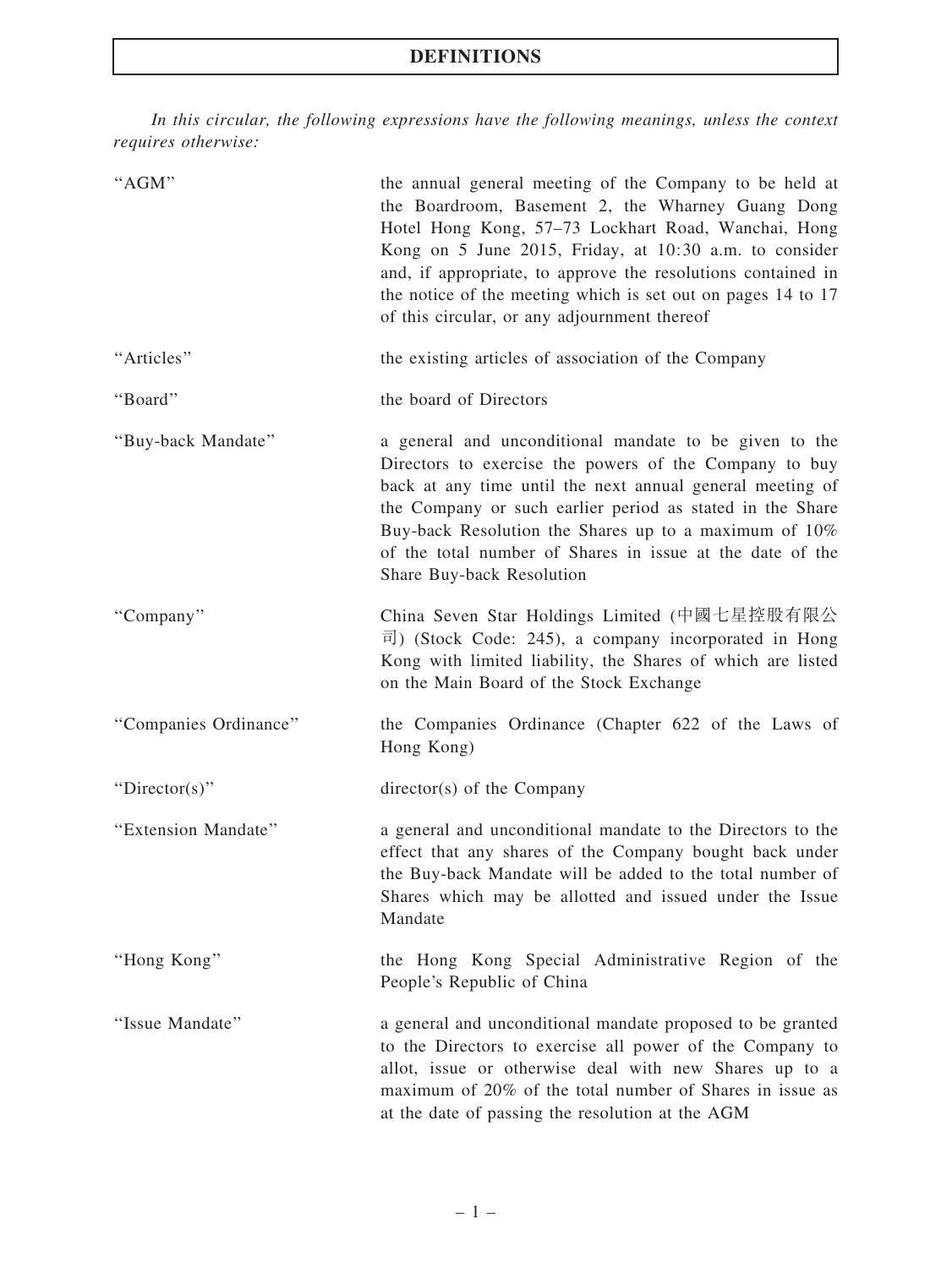## DEFINITIONS

| "Latest Practicable Date"   | 16 April 2015, being the latest practicable date prior to the<br>printing of this circular for the purpose of ascertaining<br>certain information for inclusion in this circular     |
|-----------------------------|--------------------------------------------------------------------------------------------------------------------------------------------------------------------------------------|
| "Listing Rules"             | the Rules Governing the Listing of Securities on the Stock<br>Exchange                                                                                                               |
| "SFO"                       | the Securities and Futures Ordinance (Chapter 571 of the<br>Laws of Hong Kong)                                                                                                       |
| "Share(s)"                  | ordinary share(s) of the Company                                                                                                                                                     |
| "Shareholder(s)"            | holder(s) of the Shares                                                                                                                                                              |
| "Share Buy-back Rules"      | the relevant rules set out in the Listing Rules to regulate the<br>buy-back by companies with primary listing on the Stock<br>Exchange of their own securities on the Stock Exchange |
| "Share Buy-back Resolution" | the ordinary resolution referred to in number 5 of the notice<br>of the AGM                                                                                                          |
| "Stock Exchange"            | The Stock Exchange of Hong Kong Limited                                                                                                                                              |
| "Takeovers Code"            | The Codes on Takeovers and Mergers and Share Buy-backs                                                                                                                               |
| "HK\$"                      | Hong Kong dollars, the lawful currency of Hong Kong                                                                                                                                  |
| $``\%"$                     | per cent.                                                                                                                                                                            |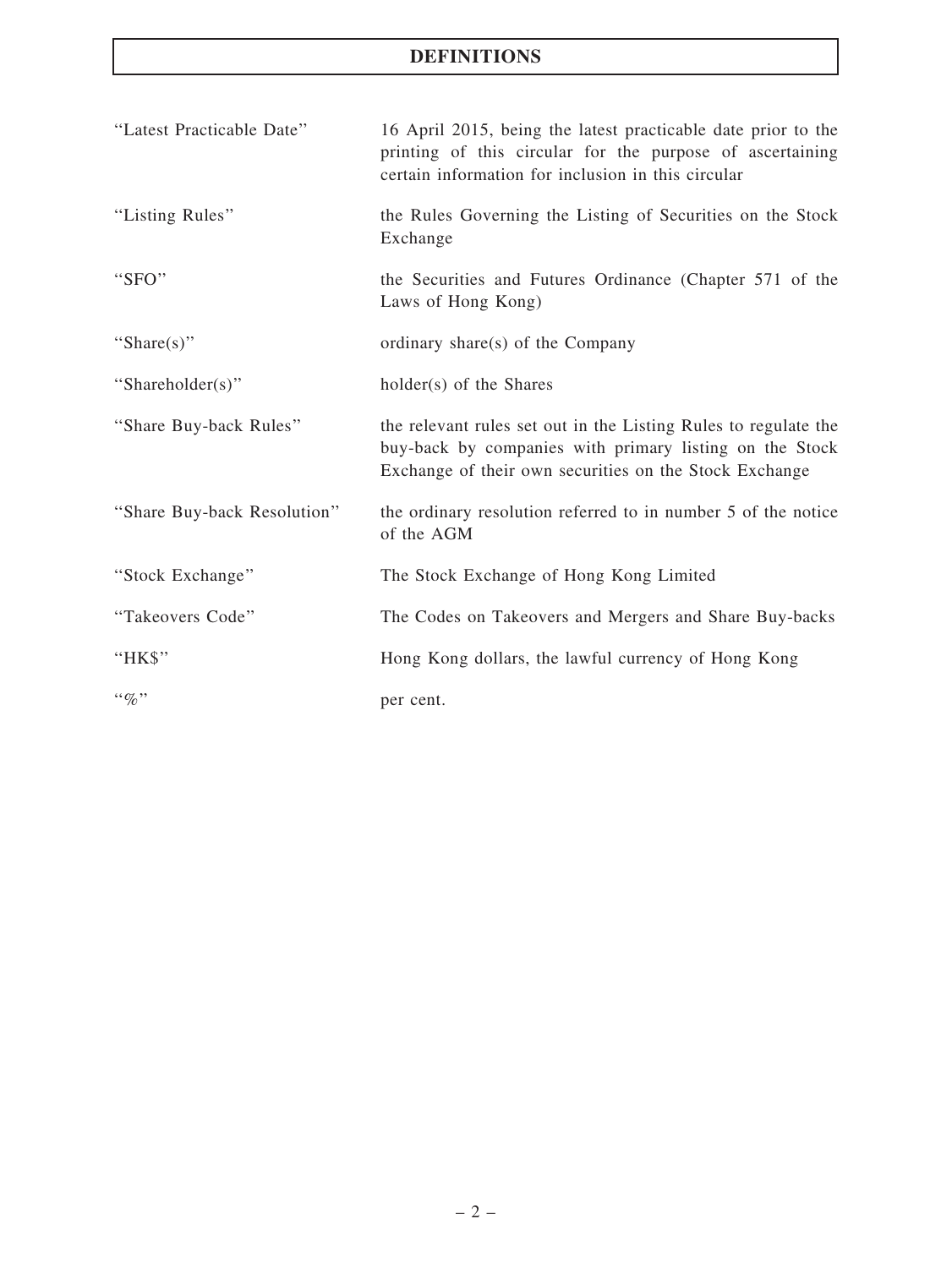# 中国七壆

## CHINA SEVEN STAR HOLDINGS LIMITED

中 國 七 星 控 股 有 限 公 司

(Incorporated in Hong Kong with limited liability)

(Stock Code: 245)

Executive Directors: Mr. NI Xinguang (Chairman) Ms. CHEN Xiaoyan

Non-executive Director: Mr. TU Baogui

Registered and principal office: Unit A02, 11/F Bank of East Asia Harbour View Centre 56 Gloucester Road Wanchai Hong Kong

Independent non-executive Directors: Mr. WONG Chak Keung Mr. LU Wei Mr. LING Yu Zhang

23 April 2015

To the Shareholders

Dear Sir or Madam,

## GENERAL MANDATES TO ISSUE AND BUY BACK SHARES, RE-ELECTION OF RETIRING DIRECTORS AND NOTICE OF ANNUAL GENERAL MEETING

#### INTRODUCTION

The purpose of this circular is to provide you with information in respect of the resolutions to be proposed to seek approval of the Shareholders at the AGM in respect of, among other matters, (i) the Issue Mandate; (ii) the Buy-back Mandate; (iii) the Extension Mandate; and (iv) the re-election of retiring Directors. In compliance with the Listing Rules, this circular contains an explanatory statement which provides all the information reasonably necessary to enable the Shareholders to make informed decisions on whether to vote for or against the resolution approving the Buy-back Mandate and other relevant information.

#### GENERAL MANDATE TO ISSUE SHARES

At the annual general meeting of the Company held on 5 June 2014, an ordinary resolution was passed by the then Shareholders granting the existing Issue Mandate to the Directors, which is due to expire at the conclusion of the AGM.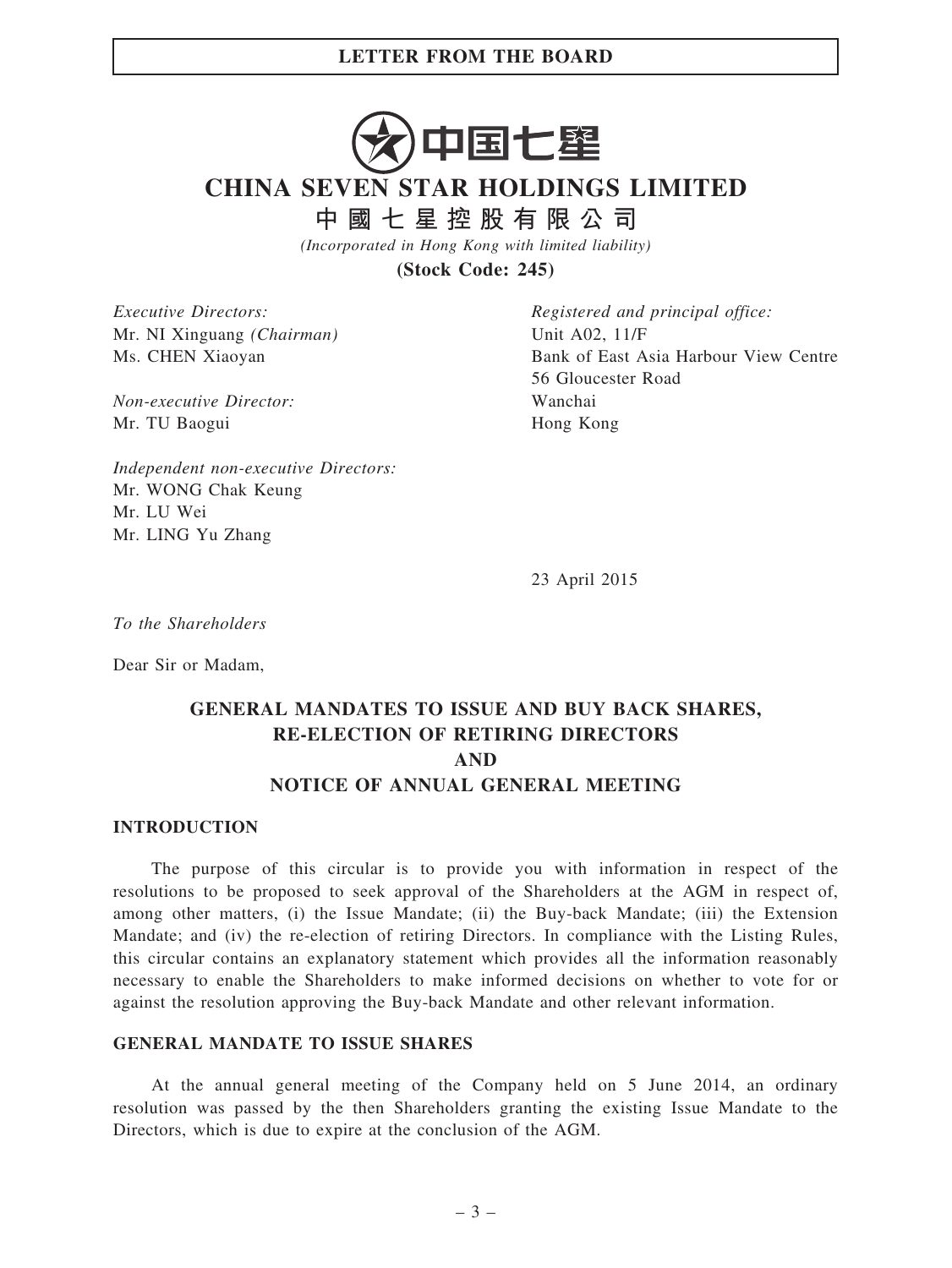An ordinary resolution will be proposed at the AGM to grant to the Directors a fresh Issue Mandate i.e. a general and unconditional mandate to allot, issue and deal with additional Shares with an aggregate number of Shares not exceeding 20% of the total number of Shares in issue at the date of the passing of such resolution.

On the basis of a total of 2,308,331,250 Shares in issue as at the Latest Practicable Date and assuming no further Shares will be issued or bought back prior to the AGM, the maximum number of Shares which may fall to be issued under this proposed Issue Mandate will be 461,666,250 Shares.

The fresh Issue Mandate will remain in effect until the earliest of (i) the date of the next annual general meeting; (ii) the date by which the next annual general meeting is required to be held by any applicable laws of Hong Kong or the Articles; and (iii) the date upon which such authority is revoked or varied by an ordinary resolution of the Shareholders in a general meeting of the Company.

#### GENERAL MANDATE TO BUY BACK SHARES

At the annual general meeting of the Company held on 5 June 2014, an ordinary resolution was passed by the then Shareholders granting the existing Buy-back Mandate to the Directors, which is due to expire at the conclusion of the AGM.

An ordinary resolution will be proposed at the AGM to grant to the Directors a fresh Buy-back Mandate i.e. a general and unconditional mandate to buy back Shares subject to the maximum number of Shares of up to 10% of the total number of Shares in issue at the date of passing of such resolution. The fresh Buy-back Mandate will remain in effect until the earliest of (i) the date of the next annual general meeting; (ii) the date by which the next annual general meeting is required to be held by any applicable laws of Hong Kong or the Articles; and (iii) the date upon which such authority is revoked or varied by an ordinary resolution of the Shareholders in a general meeting of the Company.

Under the Listing Rules, the Company is required to give to the Shareholders an explanatory statement containing all information reasonably necessary to enable them to make an informed decision on whether to vote for or against the resolution to grant to the Directors the Buy-back Mandate. The explanatory statement required by the Listing Rules is set out in the Appendix I to this circular.

#### GENERAL EXTENSION MANDATE TO ISSUE SHARES

An ordinary resolution will be proposed at the AGM to extend the Issue Mandate by the addition to the aggregate numbers of Shares which may be allotted or agreed conditionally or unconditionally to be allotted by the Directors pursuant to such general mandate of a number of Shares representing the total number of Shares bought back by the Company pursuant to the Buy-back Mandate provided that such extended number shall not exceed 10% of the total number of Shares in issue on the date of passing the resolution approving the Issue Mandate.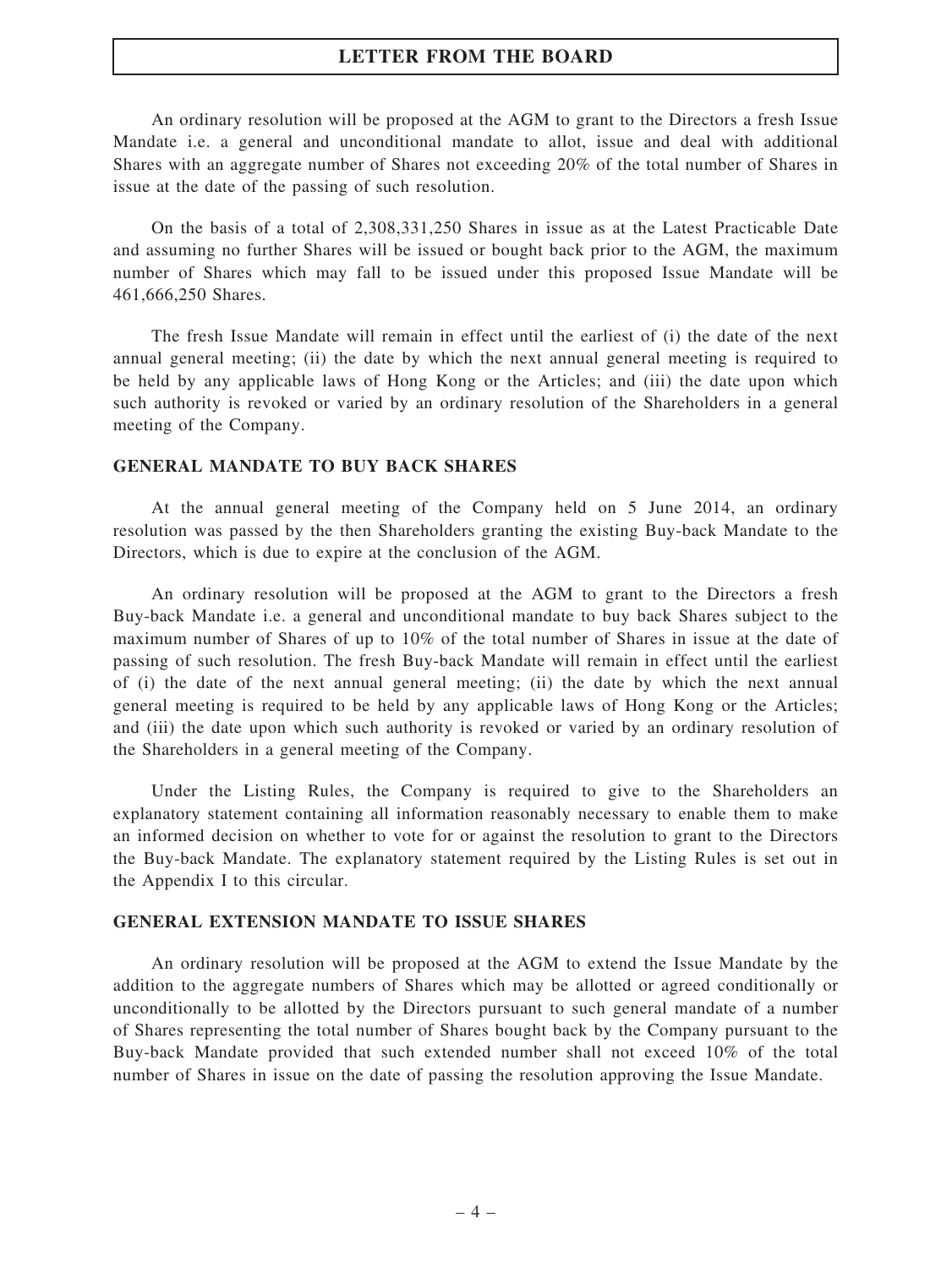#### RE-ELECTION OF RETIRING DIRECTORS

In relation to the ordinary resolution number 2 set out in the notice of the AGM regarding the re-election of retiring Directors, Mr. Lu Wei and Mr. Wong Chak Keung shall retire as Directors by rotation and, being eligible, offer themselves for re-election at the AGM pursuant to article 116 of the Articles, and Mr. Tu Baogui shall retire as Director and, being eligible, offer himself for re-election at the AGM pursuant to articles 99 and 117 of the Articles.

Mr. Lu Wei and Mr. Wong Chak Keung, being independent non-executive Directors, eligible for re-election at the AGM, has made an annual confirmation of independence pursuant to the independence guidelines set out in Rule 3.13 of the Listing Rules. The Company is of the view that Mr. Lu Wei and Mr. Wong Chak Keung are independent in accordance with the independence guidelines. Also, in view of their integrity, extensive knowledge and experience, the Company recommends Mr. Lu Wei and Mr. Wong Chak Keung to be re-elected.

Details of the abovementioned Directors proposed to be re-elected at the AGM are set out in Appendix II to this circular.

#### ANNUAL GENERAL MEETING

The notice of the AGM is set out on pages 14 to 17 of this circular. At the AGM, resolutions will be proposed to approve, inter alia, the grant of the Issue Mandate, the Buy-back Mandate and the Extension Mandate to the Directors and the re-election of retiring Directors.

A form of proxy for use at the AGM is enclosed herewith. If you are unable to attend and/or vote at the AGM in person, you are requested to complete the form of proxy and return it to the Company's registrar and transfer office, Tricor Tengis Limited at Level 22, Hopewell Centre, 183 Queen's Road East, Hong Kong as soon as possible and in any event not less than 48 hours before the time of the AGM or any adjournment thereof. Completion and return of the form of proxy shall not preclude you from attending and voting in person at the AGM or any adjournment thereof should you so wish.

Pursuant to Rule 13.39(4) of the Listing Rules, all votes of shareholders at a general meeting must be taken by poll, except where the chairman of the meeting, in good faith, decides to allow a resolution which relates purely to a procedural or administrative matter to be voted on by a show of hands. Therefore, every resolution put to the vote at the AGM will be taken by way of poll. An announcement on the poll vote results will be made by the Company after the AGM in the manner prescribed under Rule 13.39(5) of the Listing Rules.

#### RESPONSIBILITY STATEMENT

This circular, for which the Directors collectively and individually accept full responsibility, includes particulars given in compliance with the Listing Rules for the purpose of giving information with regard to the Group. The Directors, having made all reasonable enquiries, confirm that to the best of their knowledge and belief the information contained in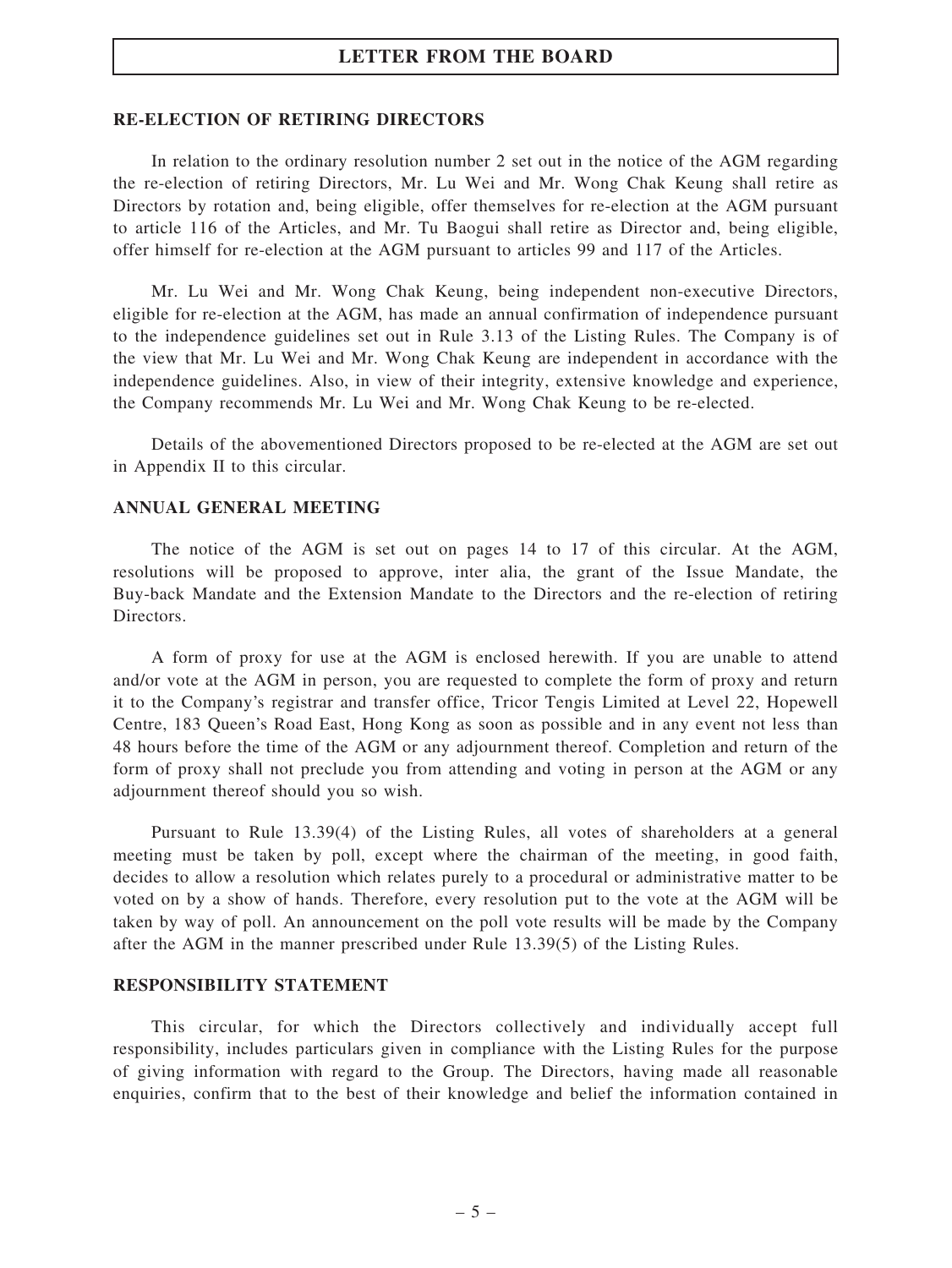this circular is accurate and complete in all material respects and not misleading or deceptive, and there are no other matters the omission of which would make any statement herein or this circular misleading.

#### RECOMMENDATIONS

The Board considers that the resolutions in relation to the Issue Mandate, the Buy-back Mandate, the Extension Mandate and the re-election of retiring Directors to be proposed at the AGM are in the best interests of the Company and the Shareholders as a whole. Accordingly, the Board recommends the Shareholders to vote in favour of such resolutions at the AGM. Shareholders should note that the Directors will exercise their voting rights in respect of all their shareholdings (if any) in favour of all resolutions.

#### GENERAL

Your attention is drawn to the additional information set out in the appendices to this circular.

To the best of the Directors' knowledge, information and belief, having made all reasonable enquiries, no Shareholder is required to abstain from voting on any resolution to be proposed at the AGM.

> Yours faithfully, For and on behalf of the Board China Seven Star Holdings Limited Ni Xinguang Chairman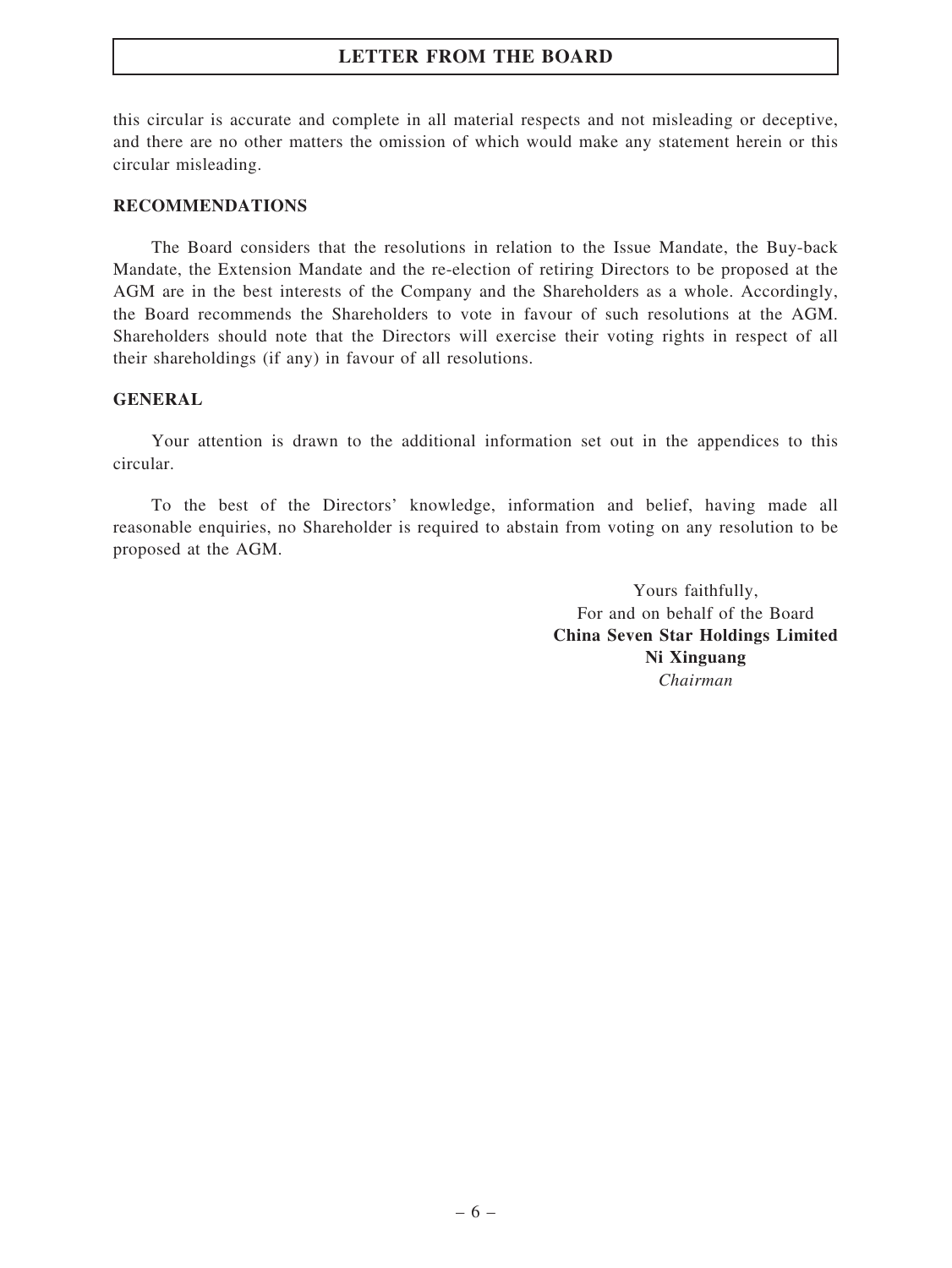This Appendix contains the particulars that are required by the Listing Rules to be included in an explanatory statement to enable the Shareholders to make an informed view on whether to vote for or against the resolution to be proposed at the AGM in relation to the proposed Buy-back Mandate.

#### (1) Share Buy-back Rules

The Share Buy-back Rules permit companies whose primary listing are on the Stock Exchange to buy back their issued shares on the Stock Exchange subject to certain restrictions, the most important of which are summarised below:

#### (a) Source of Funds

Buy-backs must be made out of funds which are legally available for the purpose and in accordance with the company's memorandum and articles of association and the applicable laws of Hong Kong.

#### (b) Maximum number of Shares to be bought back

A maximum of 10% of the total number of Shares in issue as at the date of passing of the relevant resolution may be bought back.

#### (2) Exercise of the Buy-back Mandate

Exercise in full of the Buy-back Mandate, on the basis of 2,308,331,250 Shares in issue as at the Latest Practicable Date and assuming no further Shares are issued or bought back prior to the AGM, could accordingly result in up to 230,833,125 Shares being bought back by the Company during the period ending on the earliest of the date of the next annual general meeting, the date by which the next annual general meeting of the Company is required to be held by the Articles or any applicable laws of Hong Kong or the date upon which such authority is revoked or varied by an ordinary resolution of the Shareholders in a general meeting of the Company.

#### (3) Reasons for Buy-backs

The Directors believe that the ability to buy back Shares is in the interests of the Company and its Shareholders. Buy-backs may, depending on the circumstances, result in an increase in net assets and/or earnings per share. The Directors are seeking the grant of a general mandate to buy back Shares to give the Company the flexibility to do so if and when appropriate. The timing and the number(s), the price and other terms upon which the same are bought back will be decided by the Directors at the relevant time having regard to the circumstances then pertaining.

#### (4) Funding of Buy-backs

It is envisaged that the funds required for any buy-back would be derived from the distributable profits of the Company being funds legally available for such buy-back in accordance with the Articles and the Companies Ordinance. The Companies Ordinance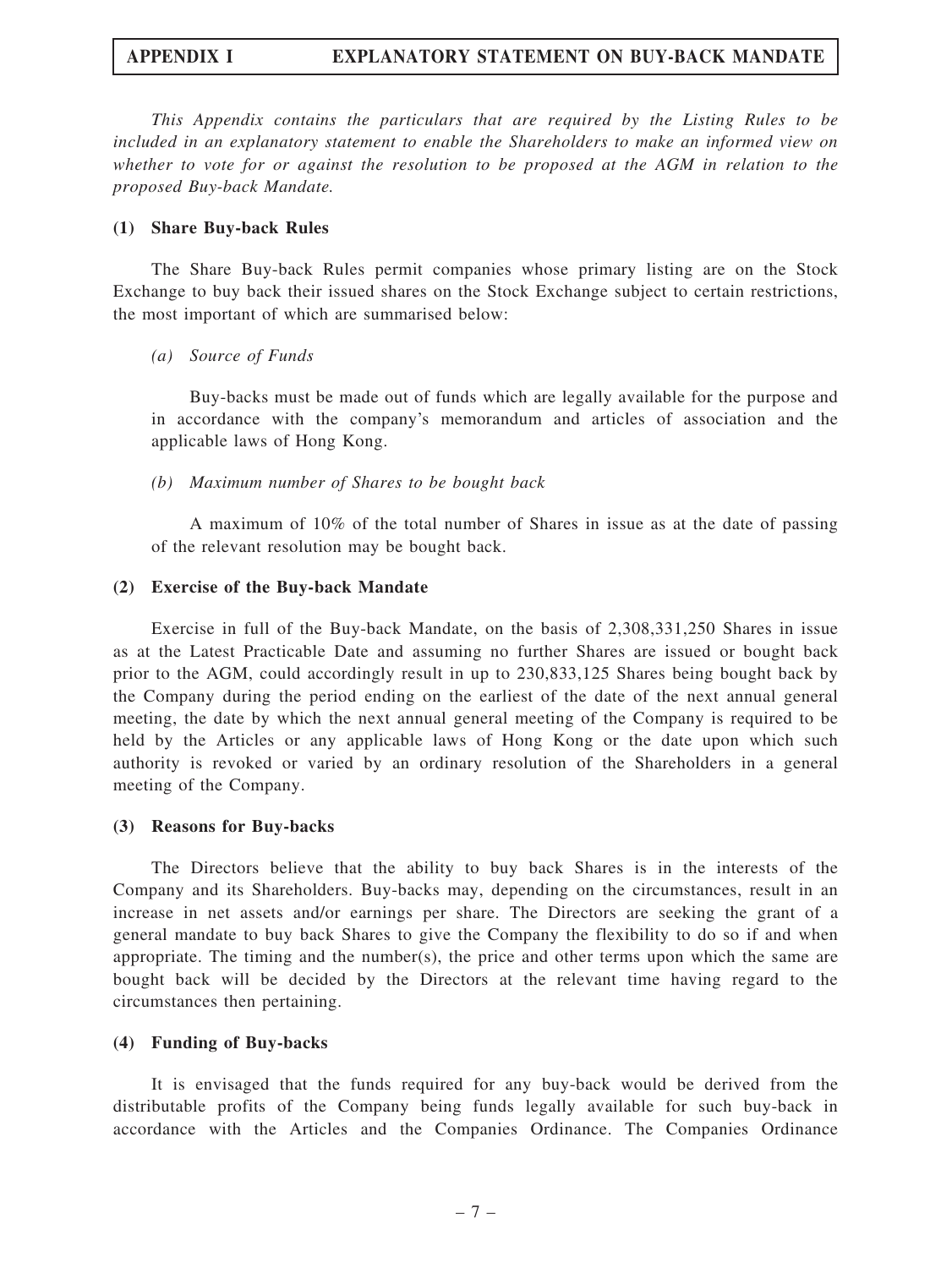provides that the amount of capital repaid in connection with a share buy-back may only be paid from the distributable profits of the Company and/or the proceeds of a new issue of Shares made for the purpose of the buy-back to such extent allowable under the Companies Ordinance.

There could be an adverse impact on the working capital or gearing position of the Company (as compared with the position at 31 December 2014 disclosed in its most recent published audited financial statements for the year ended 31 December 2014) in the event that the proposed share buy-backs were to be carried out in full at any time during the proposed buy-back period. However, the Directors do not propose to exercise the Buy-back Mandate to such extent as would, in the circumstances, have a material adverse effect on the working capital requirements of the Company or the gearing levels which in the opinion of the Directors are from time to time appropriate for the Company.

#### (5) Share Prices

The highest and lowest prices at which shares of the Company have traded on the Stock Exchange in each of the previous twelve months immediately preceding the Latest Practicable Date are as follows:

|                                                         | <b>Highest</b> | Lowest |
|---------------------------------------------------------|----------------|--------|
|                                                         | HK\$           | HK\$   |
| 2014                                                    |                |        |
| April                                                   | 0.194          | 0.121  |
| May                                                     | 0.166          | 0.134  |
| June                                                    | 0.183          | 0.154  |
| July                                                    | 0.227          | 0.163  |
| August                                                  | 0.250          | 0.187  |
| September                                               | 0.233          | 0.172  |
| October                                                 | 0.205          | 0.155  |
| November                                                | 0.226          | 0.164  |
| December                                                | 0.410          | 0.220  |
| 2015                                                    |                |        |
| January                                                 | 0.345          | 0.260  |
| February                                                | 0.345          | 0.280  |
| March                                                   | 0.315          | 0.249  |
| April (up to and including the Latest Practicable Date) | 0.430          | 0.255  |

#### (6) Undertaking

The Directors have undertaken to the Stock Exchange to exercise the power of the Company to make purchases pursuant to the Buy-back Mandate in accordance with the Listing Rules and the Laws of Hong Kong and in accordance with the regulations set out in the Articles.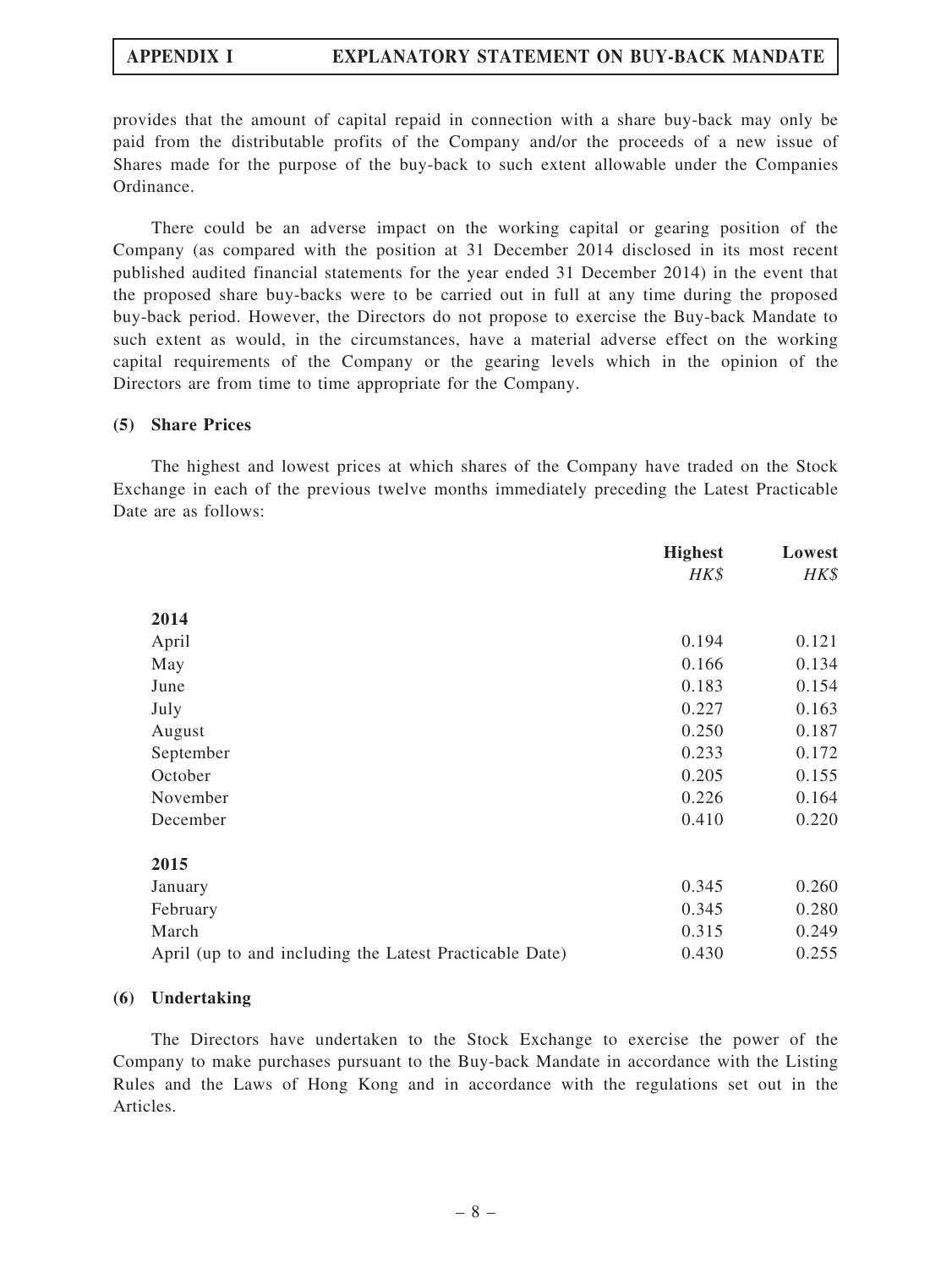None of the Directors nor (to the best of their knowledge having made all reasonable enquiries) any of their close associates (as defined in the Listing Rules) have a present intention, in the event that the Buy-back Mandate is approved by the Shareholders, to sell Shares to the Company or its subsidiaries.

No core connected persons (as defined in the Listing Rules) have notified the Company that they have a present intention to sell Shares held by them to the Company, or have undertaken not to do so, in the event that the Company is authorised to make buy-backs of its Shares.

#### (7) Takeovers Code

If as a result of the buy-back of Shares, a Shareholder's proportionate interest in the voting rights of the Company increases, such increase will be treated as an acquisition for the purposes of Rule 32 of the Takeovers Code. As a result, a Shareholder, or a group of Shareholders acting in concert (within the meaning under the Takeovers Code), depending on the level of increase in the Shareholder's interests, could obtain or consolidate control of the Company and become(s) obliged to make a mandatory offer in accordance with Rule 26 of the Takeovers Code. The Directors are not aware of any Shareholders, or a group of Shareholders acting in concert, who may become obliged to make a mandatory offer in accordance with Rules 26 and 32 of the Takeovers Code in the event that the Directors exercise the power to buy back Shares pursuant to the Buy-back Mandate.

As at the Latest Practicable Date, the substantial shareholders of the Company are:

| <b>Name</b>                                   | <b>Number</b><br>of shares<br>interested in | Approximate<br>percentage<br>of<br>shareholding | If exercised<br>in full the<br>power to<br>buy back |
|-----------------------------------------------|---------------------------------------------|-------------------------------------------------|-----------------------------------------------------|
| Group First Limited (note $(a)$ )             | 566,004,000                                 | 24.52%                                          | 27.24\%                                             |
| Ni Xinguang ( <i>note</i> $(b)$ )             | 612,072,000                                 | 26.52%                                          | 29.46%                                              |
| Ye Zhu Ying ( <i>note</i> $(c)$ )             | 231,497,650                                 | 10.03%                                          | 11.14%                                              |
| Best Idea International Limited (note $(c)$ ) | 231,497,650                                 | 10.03%                                          | 11.14%                                              |

#### Notes:

- (a) Group First Limited, which is 100% owned by Mr. Ni Xinguang, an executive Director and the chairman of the Company. By virtue of the SFO, Mr. Ni is deemed to have interested of Shares held by Group First Limited.
- (b) Mr. Ni Xinguang currently holds in total 612,072,000 Shares within which 46,068,000 Shares are personally held and 566,004,000 Shares are held by Group First Limited.
- (c) Best Idea International Limited, which is 100% owned by Ms. Ye Zhu Ying. By virtue of the SFO, Ms. Ye is deemed to have interested of Shares held by Best Idea International Limited.

In the event that the Directors exercise the proposed Buy-back Mandate in full, the increase in above shareholdings in the Company would not give rise to an obligation to make a mandatory offer under the Takeovers Code.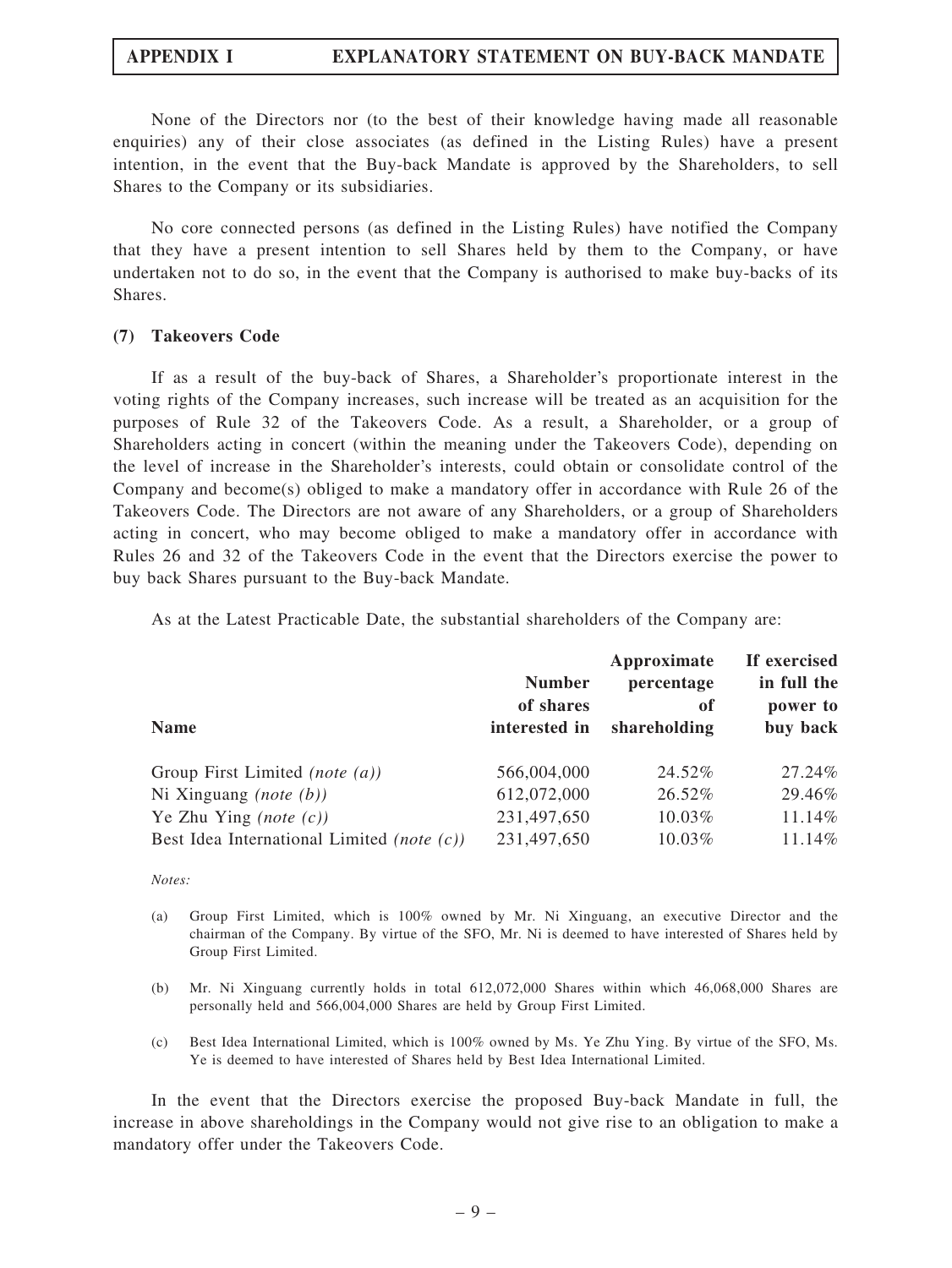The Directors have no present intention to exercise the Buy-back Mandate to such extent as to result in takeover obligation or the public holding of Shares would be reduced below 25% of the issued share capital of the Company.

#### (8) Capital

No buy-backs of Shares have been made by the Company (whether on the Stock Exchange or otherwise) in the six months immediately preceding the Latest Practicable Date.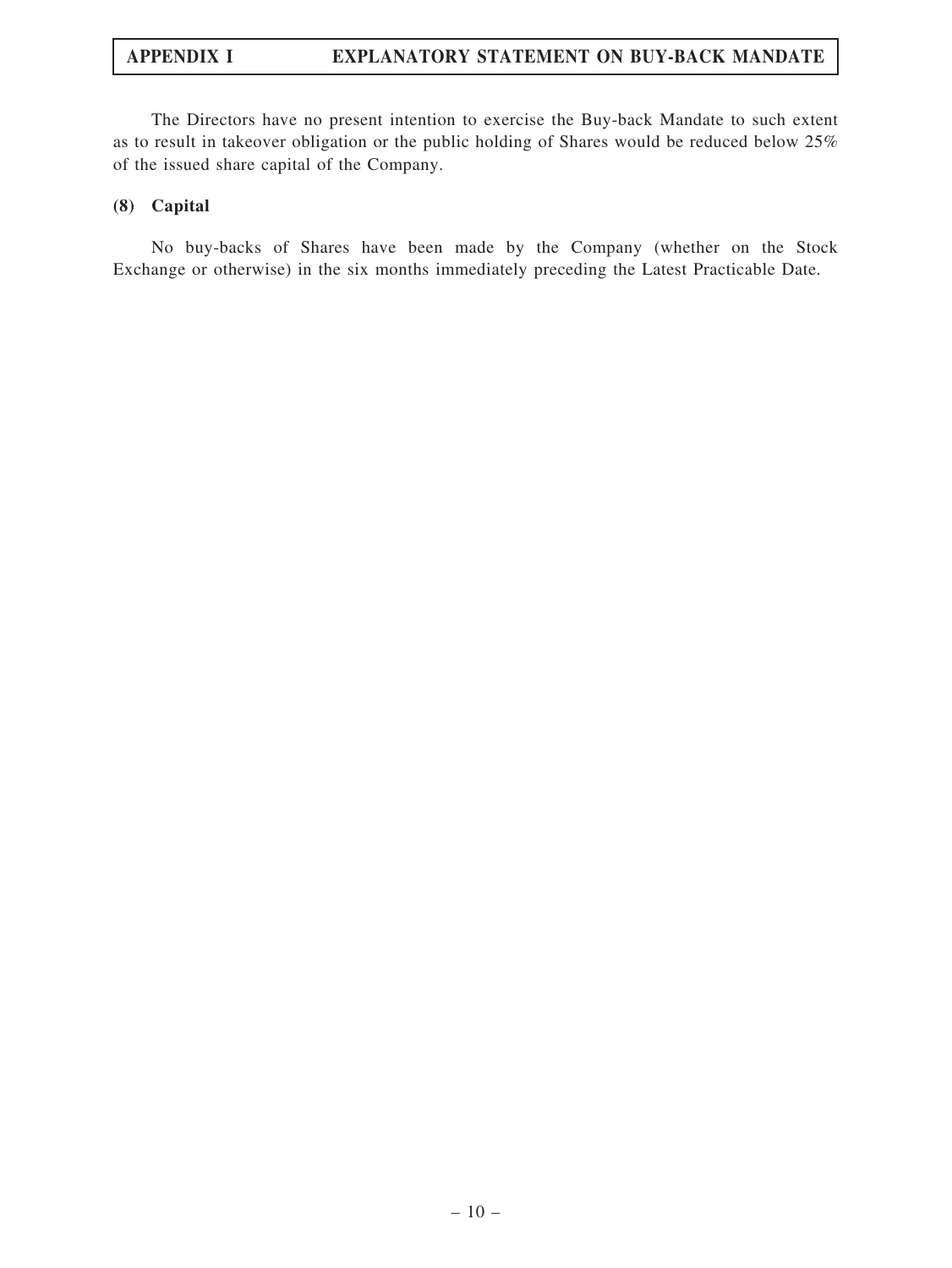#### APPENDIX II DETAILS OF THE DIRECTORS PROPOSED TO BE RE-ELECTED AT THE ANNUAL GENERAL MEETING

The followings are the details of Mr. Lu Wei and Mr. Wong Chak Keung, who will retire by rotation, and being eligible, offer themselves for re-election at the AGM pursuant to article 116 of the Articles.

Mr. Lu Wei, aged 51, was appointed as an independent non-executive Director on 15 June 2005. Mr. Lu is also the chairman and member of nomination committee and members of audit committee and remuneration committee of the Company. Mr. Lu is currently a professor of the Antai College of Economics & Management of Shanghai Jiao Tong University in the PRC. He graduated from the School of Management in Shanghai Fu Dan University with a Ph.D. degree. Mr. Lu is also an non-independent director of Shanghai Guangdian Electric Group Co., Ltd. and an independent non-executive director of Shanghai Shibei Hi-Tech Co., Ltd. and China Yongda Automobiles Services Holdings Limited (stock code: 3669), all are companies listed on the Shanghai/Hong Kong Stock Exchange.

Mr. Lu has not entered into any written service contract with the Company and is not appointed for a specific term but is subject to retirement by rotation and re-election at annual general meeting of the Company in accordance with the Articles. Mr. Lu is entitled to an annual remuneration of HK\$180,000 without any bonus payment. The remuneration of Mr. Lu is not covered by any service contract. The remuneration package of Mr. Lu is determined by the Board with reference to his duties, responsibilities as well as the Company's remuneration policy and the market benchmark.

Save as disclosed above, Mr. Lu does not hold any other positions in the Company or any of its subsidiaries and is not connected with any directors, senior management, substantial shareholders or controlling shareholders of the Company as at the Latest Practicable Date. Save as disclosed above, Mr. Lu did not hold any directorships in any other listed companies on the Stock Exchange and any other stock exchange or other major appointments or professional qualifications during the three years preceding the Latest Practicable Date. Save as disclosed above, Mr. Lu does not have any interests or deemed interests in the shares or underlying shares of the Company within the meaning of Part XV of the SFO as at the Latest Practicable Date.

Save as disclosed above, there is no other matters about Mr. Lu which are required to be disclosed pursuant to Rule 13.51(2) of the Listing Rules or need to be brought to the attention of the Shareholders.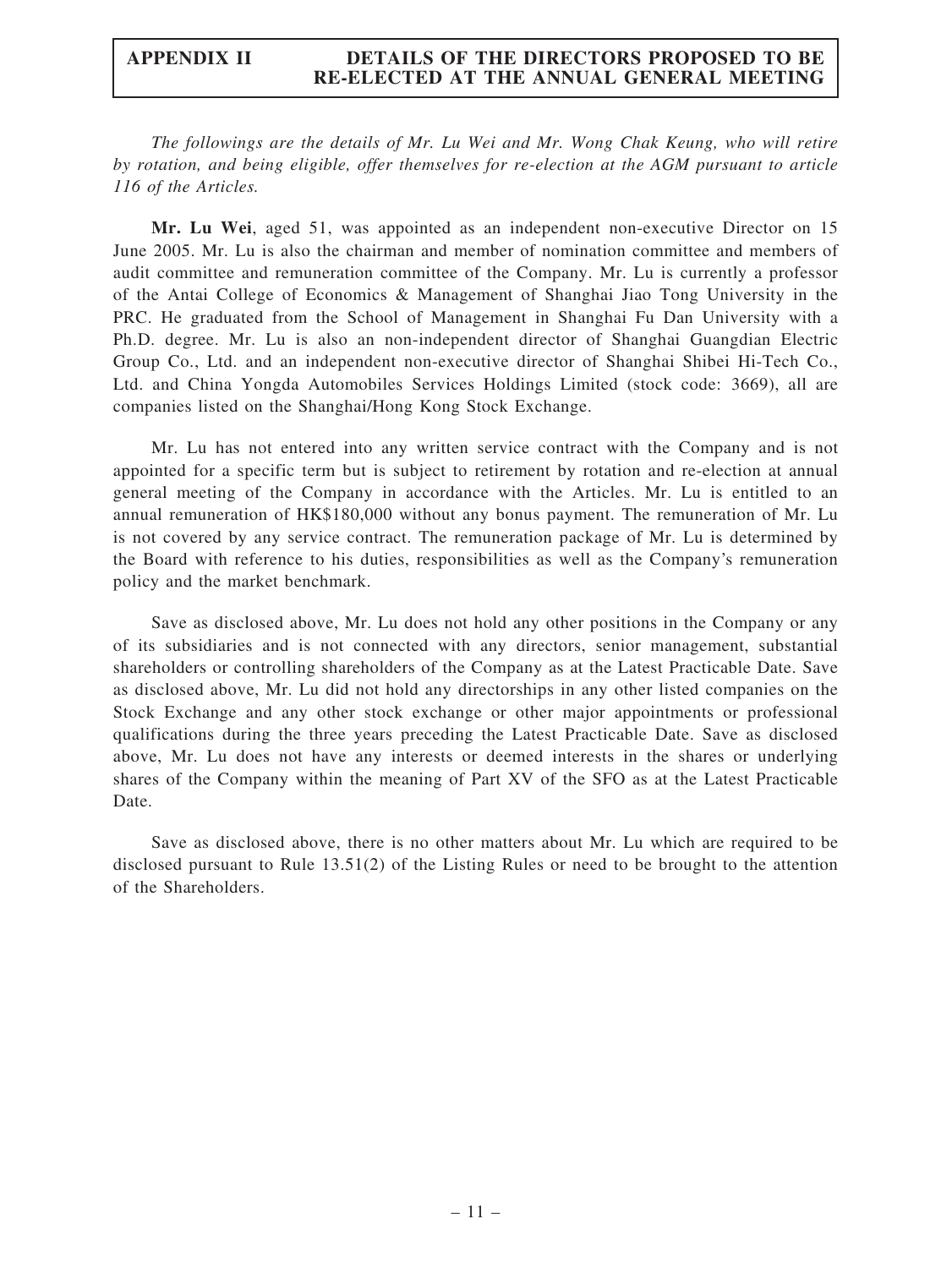#### APPENDIX II DETAILS OF THE DIRECTORS PROPOSED TO BE RE-ELECTED AT THE ANNUAL GENERAL MEETING

Mr. Wong Chak Keung, aged 48, was appointed as an independent non-executive Director on 31 January 2011. Mr. Wong is also the chairman and member of audit committee and members of remuneration committee and nomination committee of the Company. Mr. Wong holds a bachelor degree in business from The University of Southern Queensland in Australia. Mr. Wong is also a member of the Hong Kong Institute of Certified Public Accountants and CPA Australia respectively. Mr. Wong has been in the accounting profession for over 15 years. Other than having working experience in an international accounting firm, Mr. Wong has also worked for listed and other companies engaged in investment, accounting, educational business, manufacturing, corporate finance and mergers and acquisitions. Mr. Wong is currently an independent non-executive director of Bingo Group Holdings Limited (stock code: 8220) which is listed on the Growth Enterprise Market of the Stock Exchange (the ''GEM''). Mr. Wong was an executive director of China Innovation Investment Limited (stock code: 1217) during the period from November 2007 to June 2011 and an executive director of China Investment Development Limited (stock code: 204) during the period from April 2011 to April 2014 and these two companies are listed on the main board of the Stock Exchange. Mr. Wong was an executive director of China Trends Holdings Limited (stock code: 8171) during the period from February 2008 to June 2011 and the company is listed on the GEM.

Mr. Wong has not entered into any written service contract with the Company and is not appointed for a specific term but is subject to retirement by rotation and re-election at annual general meeting of the Company in accordance with the Articles. Mr. Wong is entitled to an annual remuneration of HK\$180,000 without any bonus payment. The remuneration of Mr. Wong is not covered by any service contract. The remuneration package of Mr. Wong is determined by the Board with reference to his duties, responsibilities as well as the Company's remuneration policy and the market benchmark.

Save as disclosed above, Mr. Wong does not hold any other positions in the Company or any of its subsidiaries and is not connected with any directors, senior management, substantial shareholders or controlling shareholders of the Company as at the Latest Practicable Date. Save as disclosed above, Mr. Wong did not hold any directorships in any other listed companies on the Stock Exchange and any other stock exchange or other major appointments or professional qualifications during the three years preceding the Latest Practicable Date. Save as disclosed above, Mr. Wong does not have any interests or deemed interests in the shares or underlying shares of the Company within the meaning of Part XV of the SFO as at the Latest Practicable Date.

Save as disclosed above, there is no other matters about Mr. Wong which are required to be disclosed pursuant to Rule 13.51(2) of the Listing Rules or need to be brought to the attention of the Shareholders.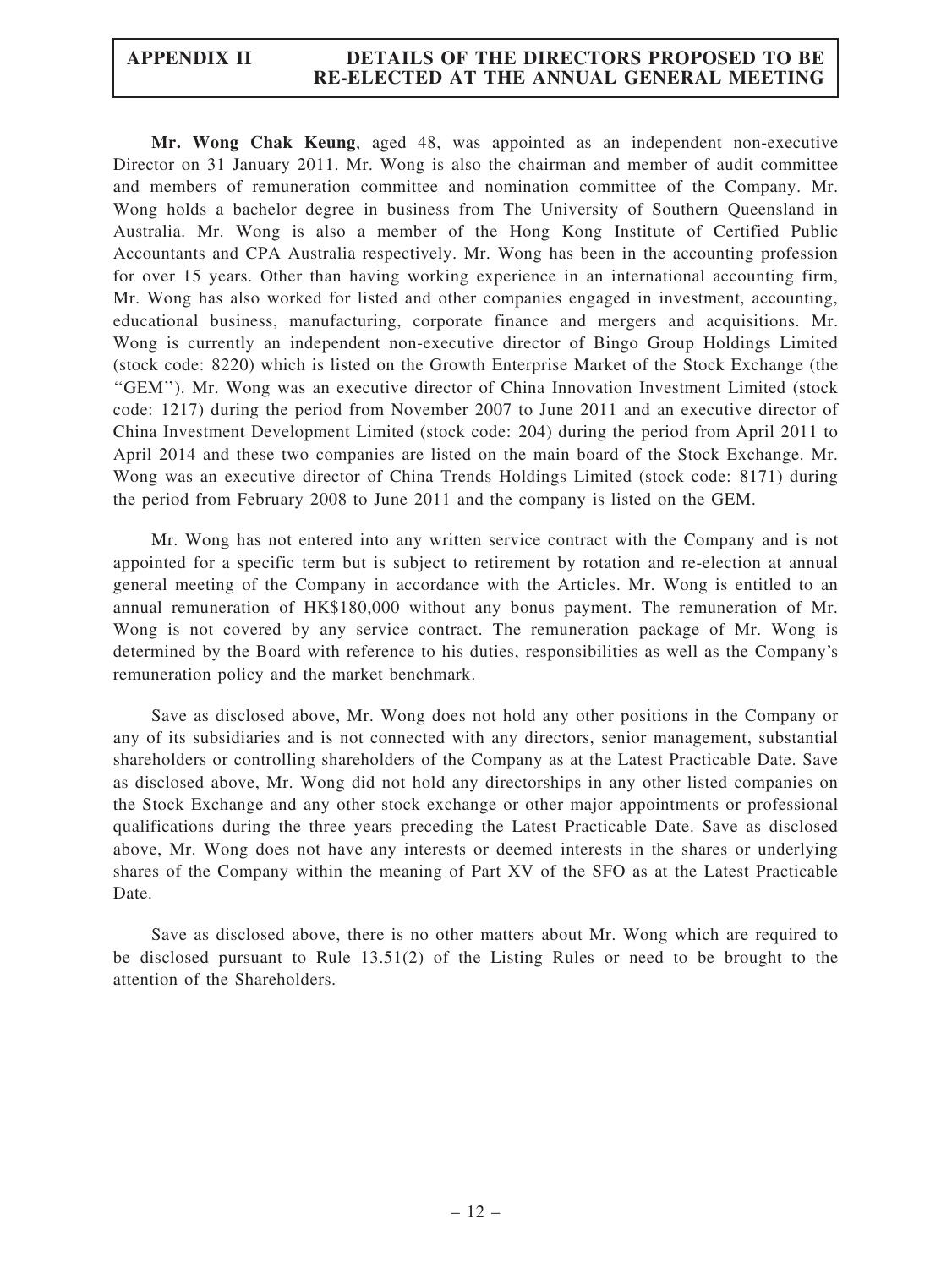#### APPENDIX II DETAILS OF THE DIRECTORS PROPOSED TO BE RE-ELECTED AT THE ANNUAL GENERAL MEETING

The followings are the details of Mr. Tu Baogui who will retire, and being eligible, offer himself for re-election at the AGM pursuant to articles 99 and 117 of the Articles.

Mr. Tu Baogui, aged 61, was appointed as an executive Director and Chief Executive Officer of the Company on 9 July 2013. Mr. Tu stepped down from his role as Chief Executive Officer of the Company and was re-designated as an non-executive Director on 9 October 2014. Mr. Tu graduated from the Department of Finance and Accounting of Open University of Fujian, the Graduate School of Professional and Continuing Education graduate courses in Department of Finance of Xiamen University and holds a Senior Accountant qualification. Mr. Tu has more than 20 years of experience in the banking and finance industry. Mr. Tu also has been appointed as the President of Shanghai Branch and the Supervisor of Supervisory Committee of Industrial Bank Co., Ltd..

Mr. Tu has not entered into any written service contract with the Company and is not appointed for a special term but is subject to retirement by rotation and re-election at annual general meeting of the Company in accordance with the Articles. Mr. Tu is entitled to an annual remuneration of HK\$180,000 with discretionary bonus payment as determined by the Board based on Mr. Tu's and the Company's performance. The remuneration of Mr. Tu is not covered by any service contract. The remuneration package of Mr. Tu is determined by the Board with reference to his duties, responsibilities as well as the Company's remuneration policy and the market benchmark.

Save as disclosed above, Mr. Tu does not hold any other positions in the Company or any of its subsidiaries and is not connected with any directors, senior management, substantial shareholders or controlling shareholders of the Company as at the Latest Practicable Date. Save as disclosed above, Mr. Tu did not hold any directorships in any other listed companies on the Stock Exchange and any other stock exchange or other major appointments or professional qualifications during the three years preceding the Latest Practicable Date. Save as disclosed above, Mr. Tu does not have any interests or deemed interests in the shares or underlying shares of the Company within the meaning of Part XV of the SFO as at the Latest Practicable Date.

Save as disclosed above, there is no other matters about Mr. Tu which are required to be disclosed pursuant to Rule 13.51(2) of the Listing Rules or need to be brought to the attention of the Shareholders.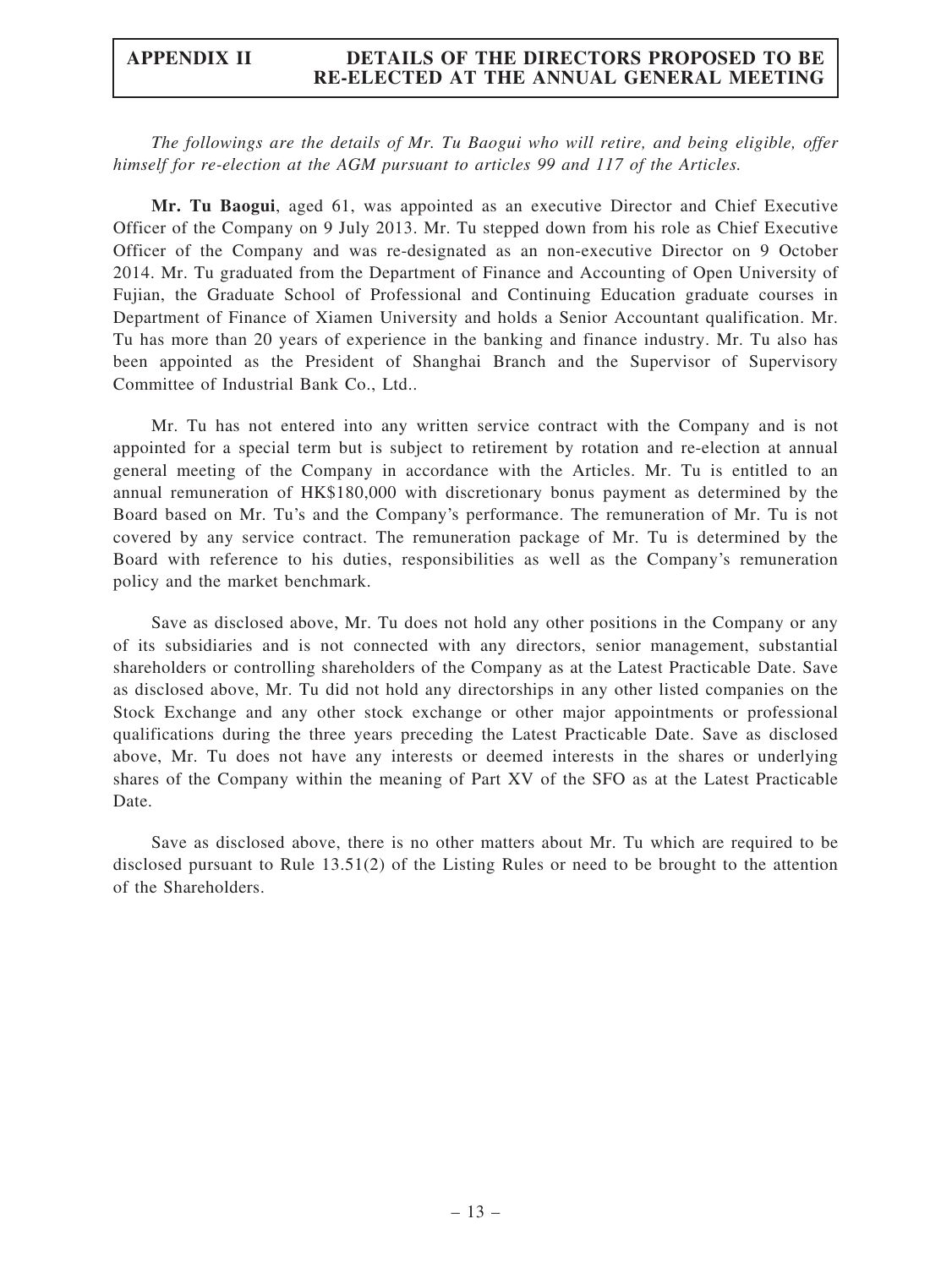## 中国七壆 CHINA SEVEN STAR HOLDINGS LIMITED 中 國 七 星 控 股 有 限 公 司

(Incorporated in Hong Kong with limited liability)

#### (Stock Code: 245)

NOTICE IS HEREBY GIVEN that the annual general meeting (the ''AGM'') of China Seven Star Holdings Limited (the ''Company'') will be held at the Boardroom, Basement 2, the Wharney Guang Dong Hotel Hong Kong, 57–73 Lockhart Road, Wanchai, Hong Kong on 5 June 2015, Friday, at 10:30 a.m., to consider and, if thought fit, transact the following ordinary business:

- 1. to receive and consider the audited financial statements and the reports of the directors and auditors of the Company and its subsidiaries for the year ended 31 December 2014;
- 2. each as a separate resolution, to re-elect the retiring directors and to authorise the board of directors to fix the remuneration of directors;
- 3. to re-appoint Messrs. RSM Nelson Wheeler as the Company's auditors and to authorise the board of directors to fix their remuneration;

and, as special business, to consider and, if thought fit, pass the following resolutions as ordinary resolutions (with or without modifications):

#### ORDINARY RESOLUTIONS

#### 4. ''THAT:

- (a) subject to paragraph (c) below and in substitution for all previous authorities, the exercise by the directors of the Company during the Relevant Period (as hereinafter defined) of all the powers of the Company to allot, issue and deal with additional shares in the share capital of the Company and to make or grant offers, agreements, options and other rights, or issue warrants and other securities including bonds, debentures and notes convertible into shares of the Company, which would or might require the exercise of such powers, be and is hereby generally and unconditionally approved;
- (b) the approval in paragraph (a) above shall authorise the directors of the Company during the Relevant Period to make or grant offers, agreements, options and other rights, or issue warrants and other securities, which would or might require the exercise of such powers after the end of the Relevant Period;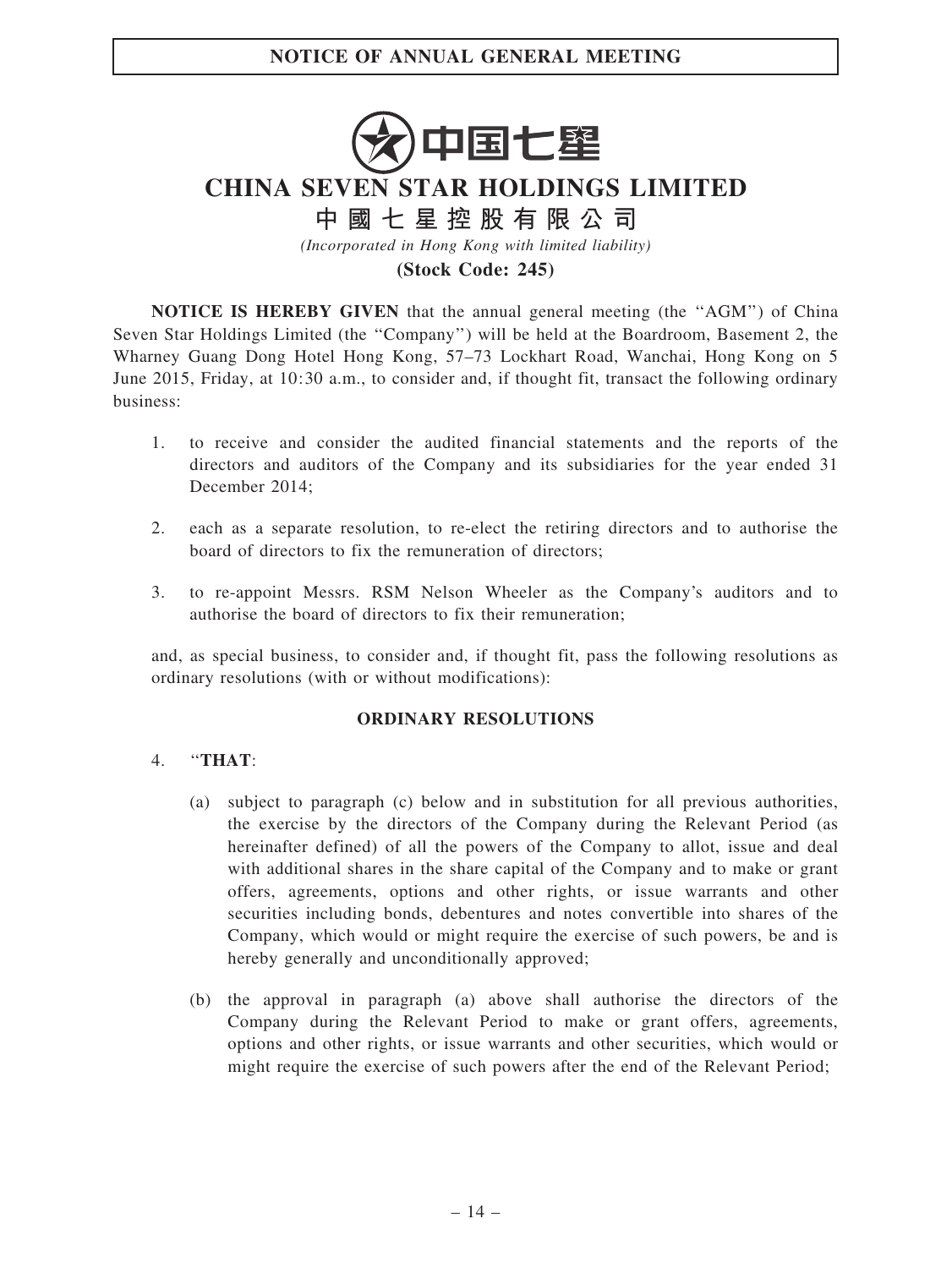- (c) the total number of Shares allotted or to be allotted or agreed conditionally or unconditionally to be allotted (whether pursuant to an option or otherwise) by the directors of the Company pursuant to the approval in paragraph (a) above, otherwise than pursuant to or in consequence of:
	- (i) a Rights Issue (as hereinafter defined); or
	- (ii) the exercise of any option under any share option scheme or similar arrangement for the time being adopted for the grant or issue to option holders of shares in the Company; or
	- (iii) any scrip dividend or similar arrangement providing for the allotment of shares in lieu of the whole or part of a dividend on shares of the Company in accordance with the articles of association of the Company; or
	- (iv) any adjustment, after the date of grant or issue of any options, rights to subscribe or other securities referred to above, in the price at which shares in the Company shall be subscribed, and/or in the number of shares in the Company which shall be subscribed, on exercise of relevant rights under such options, rights to subscribe or other securities, such adjustment being made in accordance with, or as contemplated by, the terms of such options, rights to subscribe or other securities; or
	- (v) a specified authority granted by the shareholders of the Company in general meeting.

shall not exceed 20 per cent. of the total number of Shares in issue at the date of passing of this Resolution and the said approval shall be limited accordingly; and

(d) for the purposes of this Resolution:

''Relevant Period'' means the period from the passing of this Resolution until whichever is the earliest of:

- (i) the conclusion of the next annual general meeting of the Company;
- (ii) the expiry of the period within which the next annual general meeting of the Company is required by the articles of association of the Company or any other applicable laws to be held; or
- (iii) the revocation, variation or renewal of this Resolution by an ordinary resolution of the shareholders of the Company in general meeting.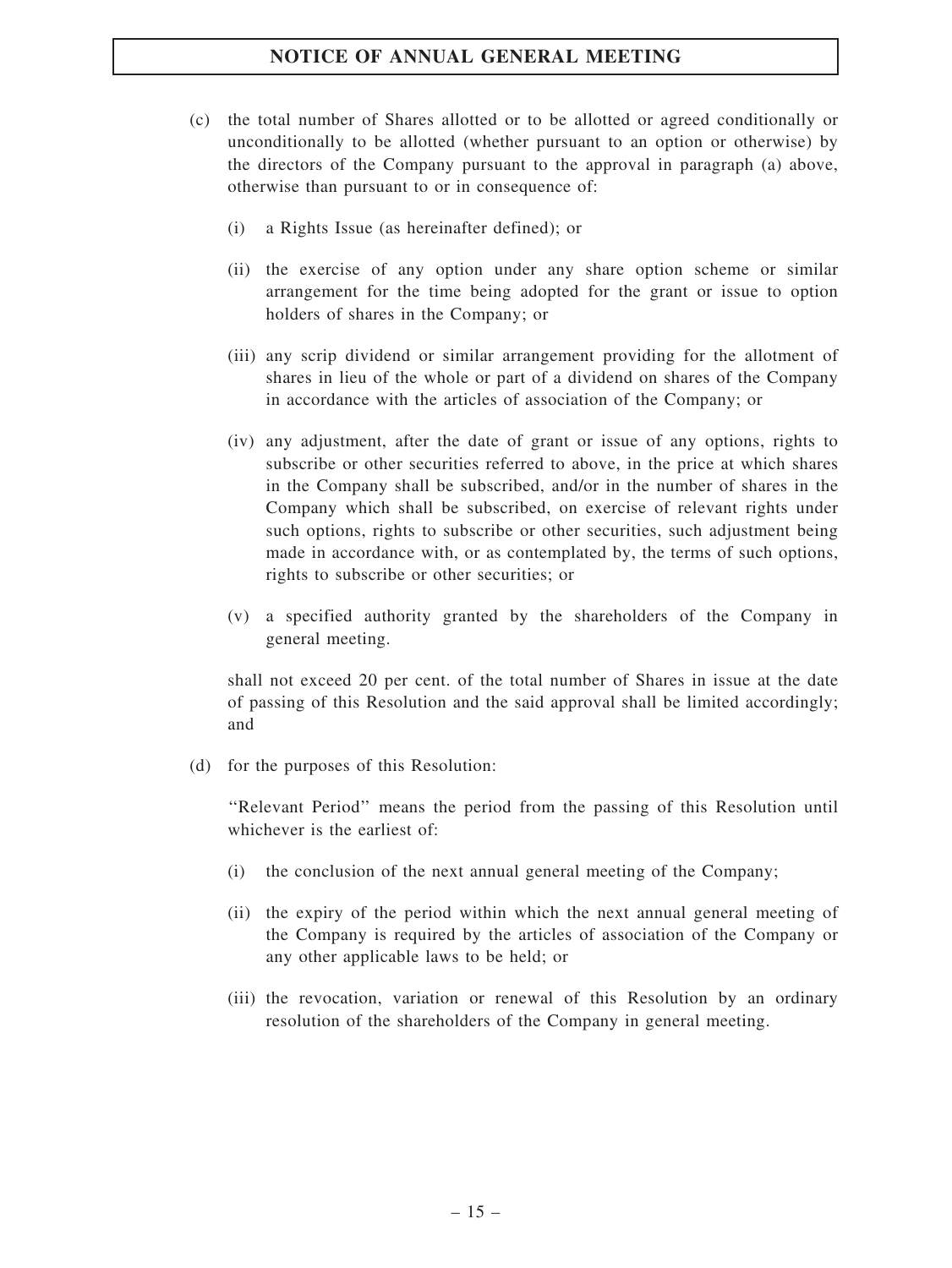''Rights Issue'' means an offer of shares in the Company, or an offer of warrants, options or other securities giving rights to subscribe for shares, open for a period fixed by the directors of the Company to holders of shares in the Company on the registers of members of the Company on a fixed record date in proportion to their then holdings of such shares (subject in all cases to such exclusions or other arrangements as the directors of the Company may deem necessary or expedient in relation to fractional entitlements or having regard to any restrictions or obligations under the laws of, or the requirements of any recognised regulatory body or any stock exchange in, any territory outside Hong Kong Special Administrative Region of the People's Republic of China).''

#### 5. ''THAT:

- (a) subject to paragraph (b) below, the exercise by the directors of the Company during the Relevant Period (as hereinafter defined) of all powers of the Company to buy back its own shares on The Stock Exchange of Hong Kong Limited, subject to and in accordance with applicable laws, be and is hereby generally and unconditionally approved;
- (b) the total number of Shares to be bought back by the Company pursuant to paragraph (a) above during the Relevant Period shall not exceed 10 per cent. of the total number of Shares in issue at the date of passing of this Resolution and the authority pursuant to paragraph (a) above shall be limited accordingly; and
- (c) for the purposes of this Resolution:

''Relevant Period'' means the period from the passing of this Resolution until whichever is the earliest of:

- (i) the conclusion of the next annual general meeting of the Company;
- (ii) the expiry of the period within which the next annual general meeting of the Company is required by the articles of association of the Company or any other applicable laws to be held; or
- (iii) the revocation, variation or renewal of this Resolution by an ordinary resolution of the shareholders of the Company in general meeting.''